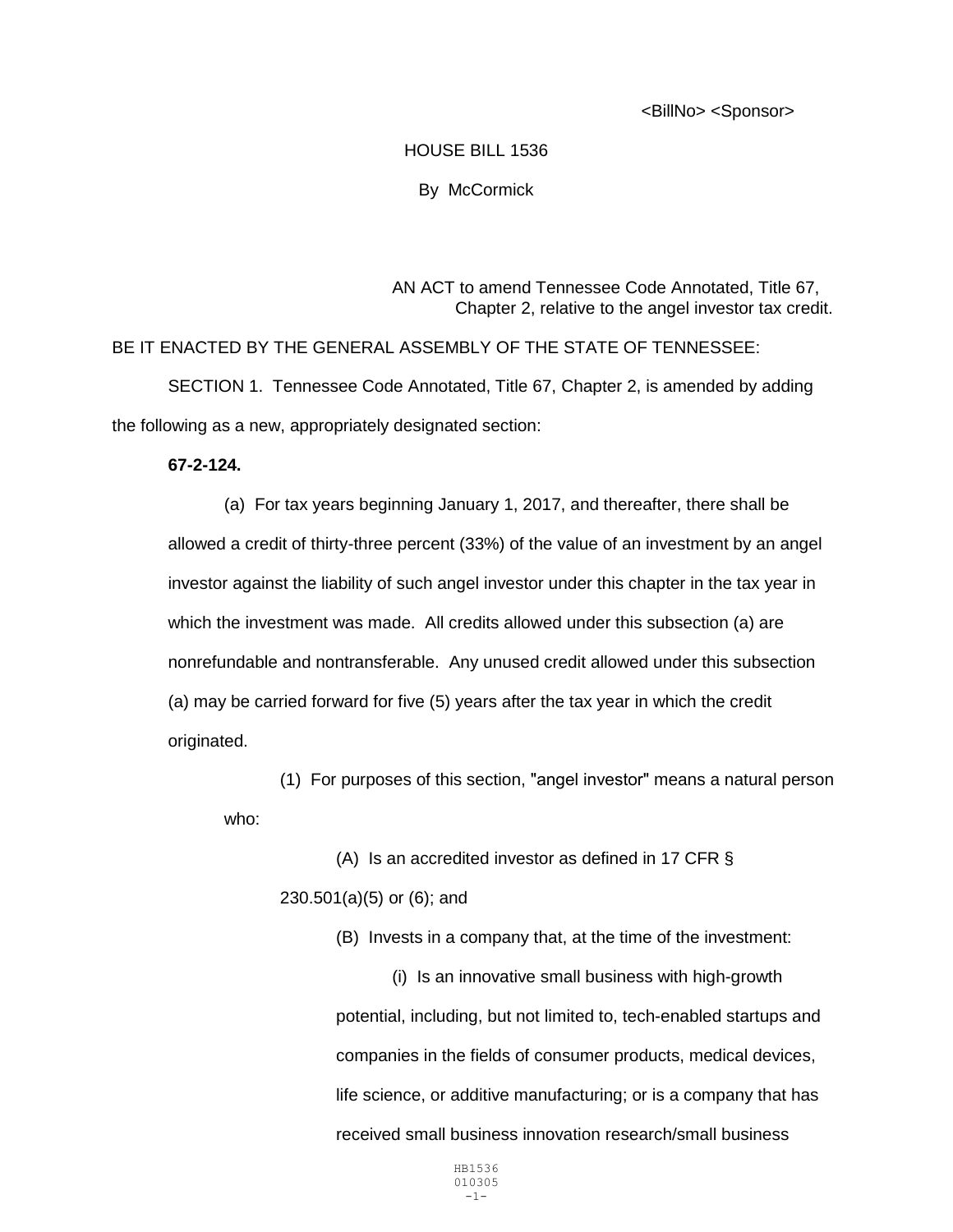technology transfer (SBIR/STTR) funding; or is commercializing technology developed at a research institution within this state;

(ii) Is not a professional service firm and is not primarily engaged in the provision of goods or services within the following industries: construction, leisure, hospitality, retail, real estate, insurance, banking, lobbying, consulting, alcohol, or gambling;

(iii) Has been in business for five (5) or fewer years;

(iv) Has three million dollars (\$3,000,000) or less in gross annual revenue; and

(v) Has fifty (50) or fewer full-time employees, as defined in  $\S$  67-4-2109(f)(1)(A), and at least sixty percent (60%) of those employees perform the majority of their job duties within this state.

(2) The credit allowed under this subsection (a) shall be limited to fifty thousand dollars (\$50,000) per angel investor in any tax year.

(3) For tax years beginning January 1, 2017, and thereafter, a maximum of three million dollars (\$3,000,000) of credits may be allowed under this subsection (a). For tax years beginning January 1, 2018, and thereafter, a maximum of four million dollars (\$4,000,000) of credits may be allowed under this subsection (a). For tax years beginning January 1, 2019, and thereafter, a maximum a five million dollars (\$5,000,000) of credits may be allowed under this subsection (a).

(4)

(A) A credit may be allowed under this subsection (a) only if the investment is at least fifteen thousand dollars (\$15,000) and represents no more than forty percent (40%) of the capitalization of the company at the time of the investment.

(B) Within sixty (60) days of the date of the investment, the angel investor shall apply to the Tennessee technology development

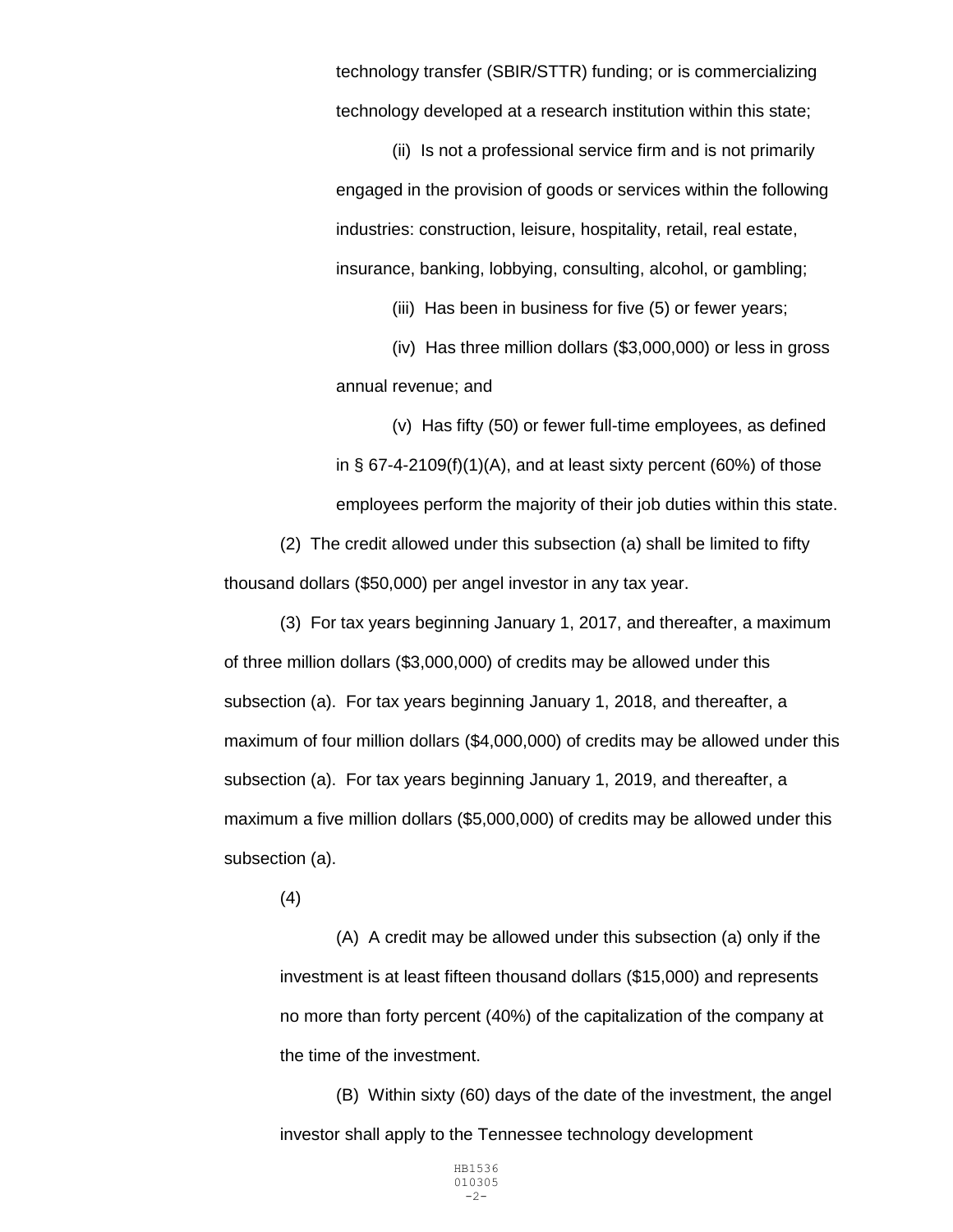corporation, in a manner to be determined by the Tennessee technology development corporation, for a certificate of qualification under this section. The angel investor shall affirm that all requirements for qualification under subdivision (a)(1) have been met, and shall provide proof of the investment in a form to be determined by the Tennessee technology development corporation. Certificates of qualification shall be issued by the Tennessee technology development corporation on a firstcome, first-served basis. The Tennessee technology development corporation shall ensure that the amount of all certificates of qualification issued under this subdivision (a)(4)(B) does not exceed the maximum annual amounts described in subdivision (a)(3).

(C) The angel investor shall submit the certificate of qualification described in subdivision (a)(4)(B) to the department of revenue when claiming a credit under this section.

(5) A qualified angel investor who invests in a company located in a Tier 4 county, as defined in § 67-4-2109(a)(2)(C), shall be allowed a credit of fifty percent (50%) of the value of such investment against the liability of such angel investor under this chapter. The angel investor shall otherwise be subject to all other requirements described in this section.

(b) A review of the cumulative effectiveness of the credit authorized under this section shall be conducted by the Tennessee technology development corporation by July 1, 2020. Such review shall include, but is not limited to, the number and type of businesses that received angel investments, the number of angel investors and the aggregate amount of cash investments, the current status of each business that received angel investments, and the estimated economic impact to the state of

- 3 - 010305